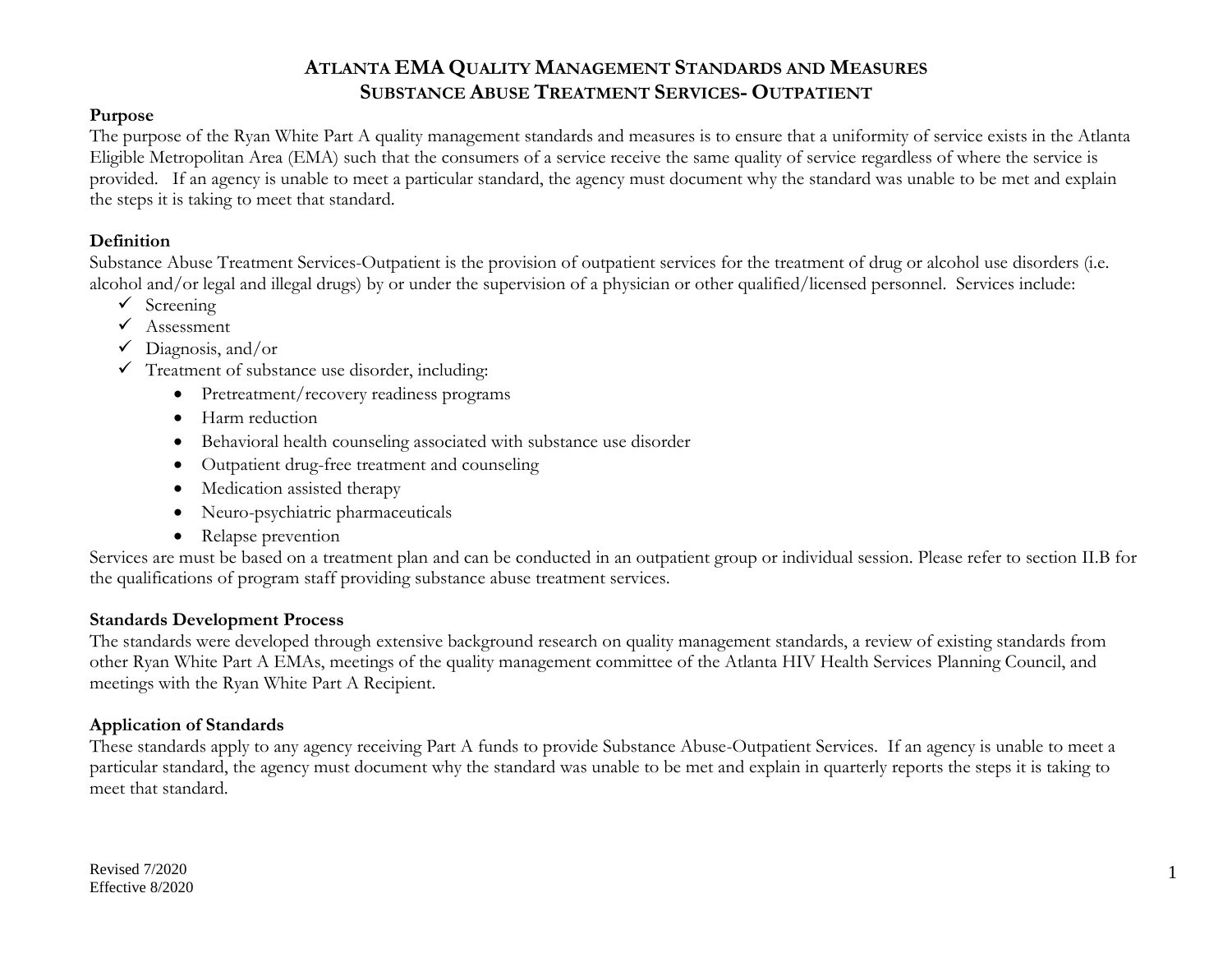## **ATLANTA EMA QUALITY MANAGEMENT STANDARDS AND MEASURES SUBSTANCE ABUSE TREATMENT SERVICES- OUTPATIENT**

#### **Mental Health, Substance Abuse, Case Management, and Legal Standardized Screening Questions**

The screening process includes utilization of the Atlanta EMA Screening Tool, standardized Case Management, Mental Health, Substance Abuse, and Legal questions, which all agencies must use if receiving Part A funds to provide Outpatient Ambulatory Health Services, Substance Abuse, Mental Health, Case Management (medical or non-medical) or Referral for Health Care and Support services. The purpose of the tool is to provide a uniform way to identify persons living with HIV (PLWH) who need an assessment conducted. Given this standardized approach, clients will receive the same follow-up for assessment, treatment and/or referrals based on their responses, regardless of the agency. Please note that agencies may decide to add more questions to their screening tool; however, the questions listed in these standards must be asked first before an agency's additional questions.

#### **Acknowledgements**

Fulton County would like to thank all of the EMAs that shared their standards and those who gave generously of their time to provide valuable input to the development of these quality management standards and measures.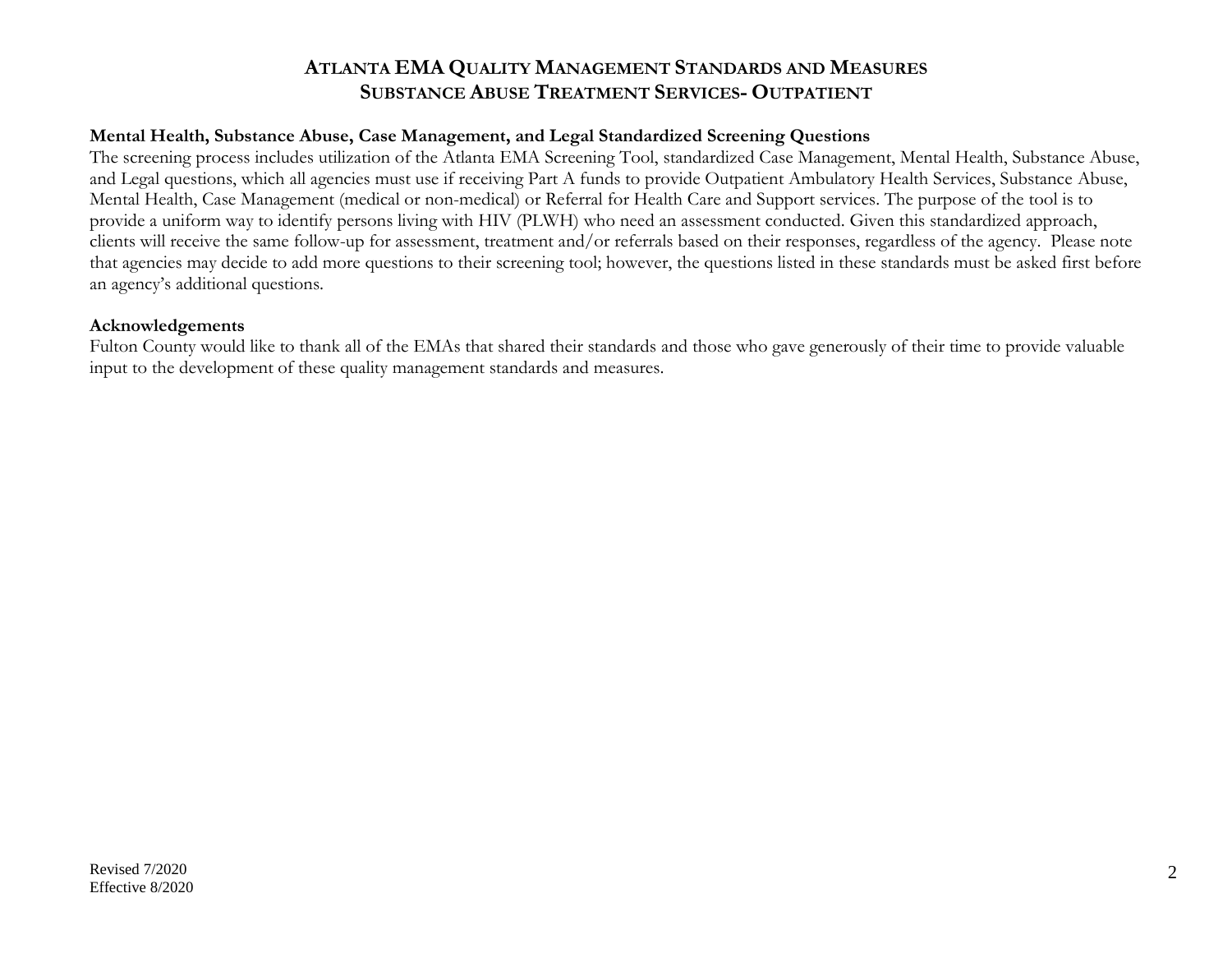| I. Policies and Procedures                                                             |                                                                      |
|----------------------------------------------------------------------------------------|----------------------------------------------------------------------|
| Standard                                                                               | Measure                                                              |
| A. Agency must have policies and procedures in place that address confidentiality      | Policy and procedure manual<br>$\bullet$                             |
| (HIPAA), grievance procedures and supervision requirements per federal and             | Grievance procedure posted in visible location                       |
| state law and local regulations.                                                       |                                                                      |
| B. Agency has eligibility requirements for services in written form. This is inclusive | Policy on file<br>$\bullet$                                          |
| of:                                                                                    |                                                                      |
| $\checkmark$ Clients rights and responsibilities                                       |                                                                      |
| Release of information/confidentiality                                                 |                                                                      |
| $\checkmark$ Eligibility for services                                                  |                                                                      |
| C. Agency is licensed and/or accredited by the appropriate city/county/                | Current licensure on file from appropriate city/county/<br>$\bullet$ |
| state/federal agency.                                                                  | state/federal agency                                                 |
| D. Agency has written policies and procedures in place that protect the physical       | Policy on file<br>$\bullet$                                          |
| safety and well-being of staff and clients. This is inclusive of:                      | Site visit<br>$\bullet$                                              |
| $\checkmark$ Physical agency safety management and public health emergencies           |                                                                      |
| Meets fire safety requirements                                                         |                                                                      |
| Complies with Americans with Disabilities Act (ADA)                                    |                                                                      |
| Is clean, comfortable and free from hazards                                            |                                                                      |
| Complies with Occupational Safety and Health Administration                            |                                                                      |
| (OSHA) infection control practices                                                     |                                                                      |
| Crisis management and psychiatric emergencies                                          |                                                                      |
| How to assess emergent/urgent vs. routine need                                         |                                                                      |
| Verbal intervention                                                                    |                                                                      |
| Non-violent physical intervention                                                      |                                                                      |
| Emergency medical contact information                                                  |                                                                      |
| Incident reporting                                                                     |                                                                      |
| Voluntary and involuntary inpatient admission                                          |                                                                      |
| Refusal of services                                                                    |                                                                      |
| Personnel                                                                              |                                                                      |
| Roles and responsibilities of staff, including supervision                             |                                                                      |
| responsibilities and caseload or staff/client ratio                                    |                                                                      |
| Client/Parent/Guardian Rights and Responsibilities (see Section VII)<br>$\checkmark$   |                                                                      |
| Health Record Storage and Maintenance                                                  |                                                                      |
| Complies with DHHS, Office of Civil Rights HIPAA                                       |                                                                      |
| requirements                                                                           |                                                                      |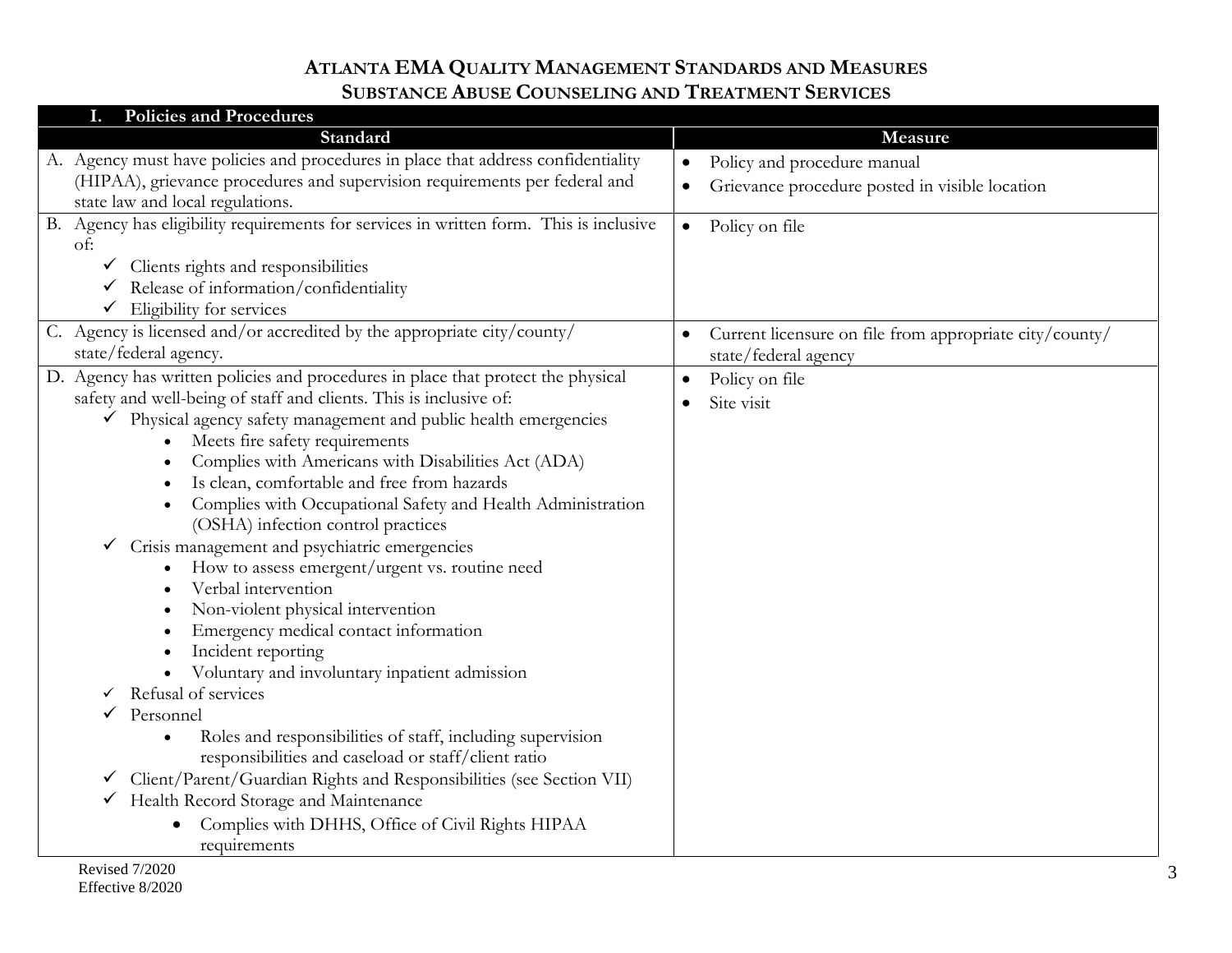| $\checkmark$ Business Association Agreements on file                                             |                                            |
|--------------------------------------------------------------------------------------------------|--------------------------------------------|
| E. Agency has private, confidential office space for seeing clients with substance               | Site visit<br>$\bullet$                    |
| abuse treatment needs (e.g. no half-walls or cubicles, all rooms must have doors).               |                                            |
| F. Agency will have all inactivated client records in a confidential locked location for         | Site Visit/Program Monitoring<br>$\bullet$ |
| a period as stipulated by law.                                                                   |                                            |
| G. Agency is required to assure and maintain documentation of the following which                | Personnel files<br>$\bullet$               |
| shall be made available to the Recipient and HRSA upon request and during Ryan                   | Client records<br>$\bullet$                |
| White Part A site visits:                                                                        | Site Visit/Program Monitoring<br>$\bullet$ |
| $\checkmark$ Documentation that services are provided by or under the                            |                                            |
| supervision of a physician or by other qualified personnel with                                  |                                            |
| appropriate and valid licensure and certification as required by the                             |                                            |
| State in which services are provided                                                             |                                            |
| • Staffing structure showing supervision by a physician or other<br>qualified personnel          |                                            |
| Documentation through program files and client records that:                                     |                                            |
| • Services provided meet the service category definition                                         |                                            |
| • All services provided with Part A funds are allowable under<br>Ryan White                      |                                            |
| $\checkmark$ Assurance that services are provided only in an outpatient setting                  |                                            |
| Assurance that services provided include a treatment plan for only<br>$\checkmark$               |                                            |
| allowable activities                                                                             |                                            |
| <b>Program Staff</b><br>П.                                                                       |                                            |
| Standard                                                                                         | Measure                                    |
| A. Staff are trained and knowledgeable about HIV/AIDS and available resources.                   | Training records<br>$\bullet$              |
| B. Staff has appropriate skills, relevant experience and licensure to care for<br>$\bullet$      | Current certifications on file             |
| PLWH with substance abuse issues. Substance Abuse services provided with<br>$\bullet$            | Training records                           |
| HRSA funding are subject to Georgia Code Title 43, Chapter 10A.Services will                     |                                            |
| be provided by or under the supervision of a physician or other                                  |                                            |
| qualified/licensed personnel such as licensed social workers, professional                       |                                            |
| counselors, and certified alcohol and drug counselors.                                           |                                            |
| C. Agency staff administering screening questions must have completed training<br>$\bullet$      | Training records                           |
| for using the Atlanta EMA screening tool.                                                        |                                            |
| D. All staff without direct experience, licensure, or certification must work under<br>$\bullet$ | Personnel records                          |
| direction and supervision of an appropriately licensed/credentialed Substance                    | Training records                           |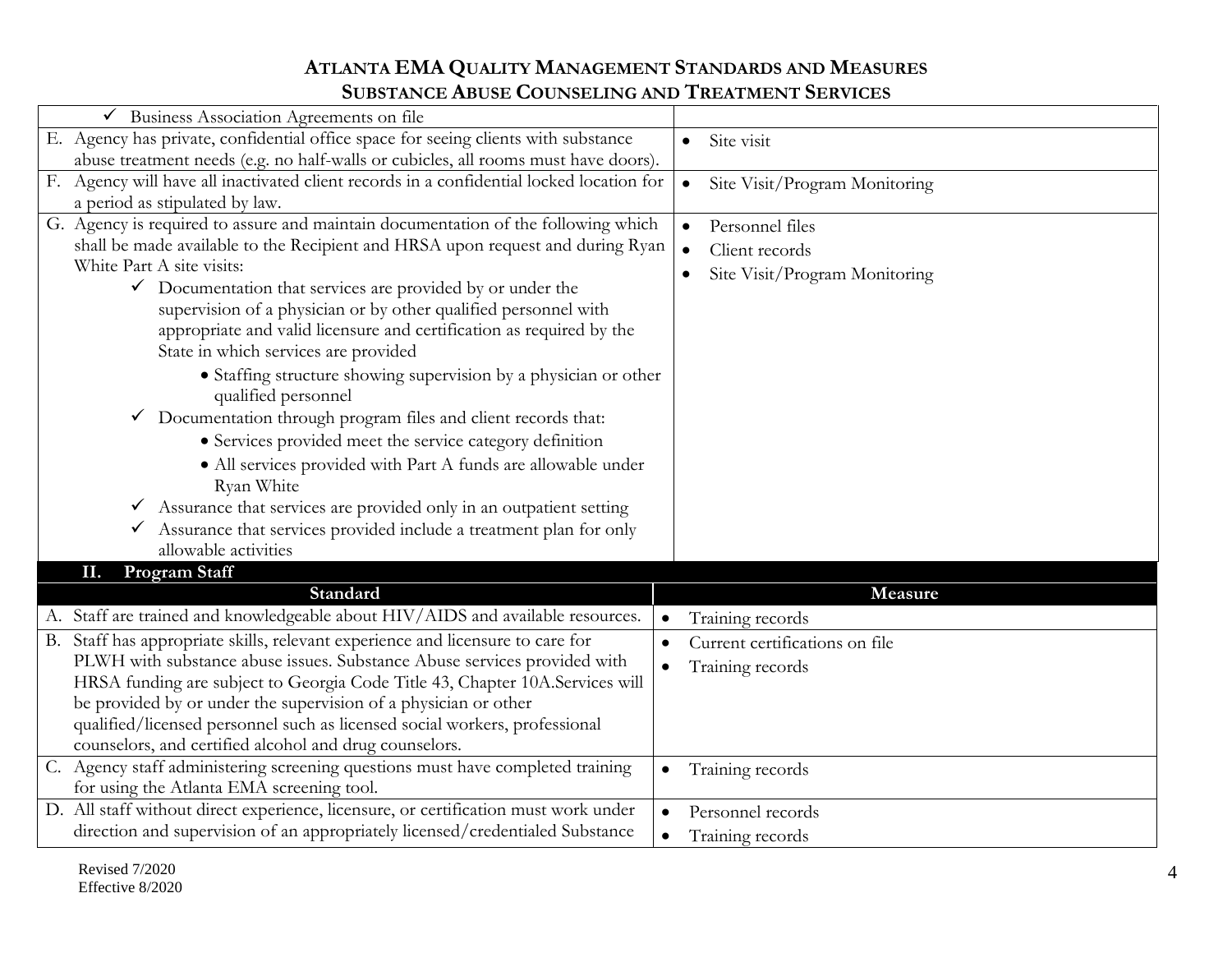|    | Abuse Professional (SAP) that is qualified by the Georgia Composite Board of       |                                                                |
|----|------------------------------------------------------------------------------------|----------------------------------------------------------------|
|    | Medical Examiners, Georgia Composite Board of Professional Counselors,             |                                                                |
|    | Social Workers, and Marriage and Family Therapists, or Georgia Addiction           |                                                                |
|    | Counselors' Association to provide supervision.                                    |                                                                |
| Е. | Staff obtaining experience must document supervision. Both supervisors and         | Personnel records<br>$\bullet$                                 |
|    | supervisees are required to maintain a record of the date, duration, type          |                                                                |
|    | (individual, paired, or group), and a brief summary of the pertinent activity for  |                                                                |
|    | each supervision session available upon request.                                   |                                                                |
|    | <b>Access to Services</b><br>Ш.                                                    |                                                                |
|    | A. Agency is accessible to desired target populations. Accessibility includes:     | Site visit                                                     |
|    | $\checkmark$ Proximity to community impacted by HIV                                |                                                                |
|    | Proximity to mass transit                                                          |                                                                |
|    | Proximity to low-income individuals                                                |                                                                |
|    | $\checkmark$ Proximity to underinsured/uninsured individuals                       |                                                                |
|    | B. Agency is compliant with ADA requirements for non-discriminatory policies       | Policy on file<br>$\bullet$                                    |
|    | and practices and for the provision of reasonable accommodations to address        |                                                                |
|    | communication (e.g. sign language interpreter).                                    |                                                                |
|    | C. Agency demonstrates the ability to provide culturally and linguistically        | Personnel and training records                                 |
|    | appropriate care according to the Atlanta EMA standards for desired target         | Site visit                                                     |
|    | population.                                                                        | Client satisfaction survey                                     |
|    | D. Agency demonstrates input from clients in service design and delivery.          | Client satisfaction survey                                     |
|    |                                                                                    | Existence of Consumer Advisory Board                           |
|    | E. Agency is accessible using HIPAA-compliant applications to provide              |                                                                |
|    | telehealth services with healthcare-specific features and security.                | Policy on file                                                 |
|    |                                                                                    | Personnel and training records                                 |
|    |                                                                                    | Program Review                                                 |
|    | <b>Eligibility Determination/Screening</b><br>IV.                                  |                                                                |
|    | Standard                                                                           | Measure                                                        |
|    | A. Upon initial contact with client, agency will assess client for emergent/urgent | Client record<br>$\bullet$                                     |
|    | or routine mental health and substance abuse needs.                                |                                                                |
|    | B. Provider determines client eligibility for services. Client eligibility will be | Client record<br>$\bullet$                                     |
|    | reassessed every six months. The process to determine client eligibility must be   | Policy on file                                                 |
|    | completed in a time frame so that treatment is not delayed. Eligibility            | Agency client data report consistent with funding requirements |
|    | assessment must include at a minimum:                                              |                                                                |
|    | $\checkmark$ Proof of HIV status                                                   |                                                                |
|    |                                                                                    |                                                                |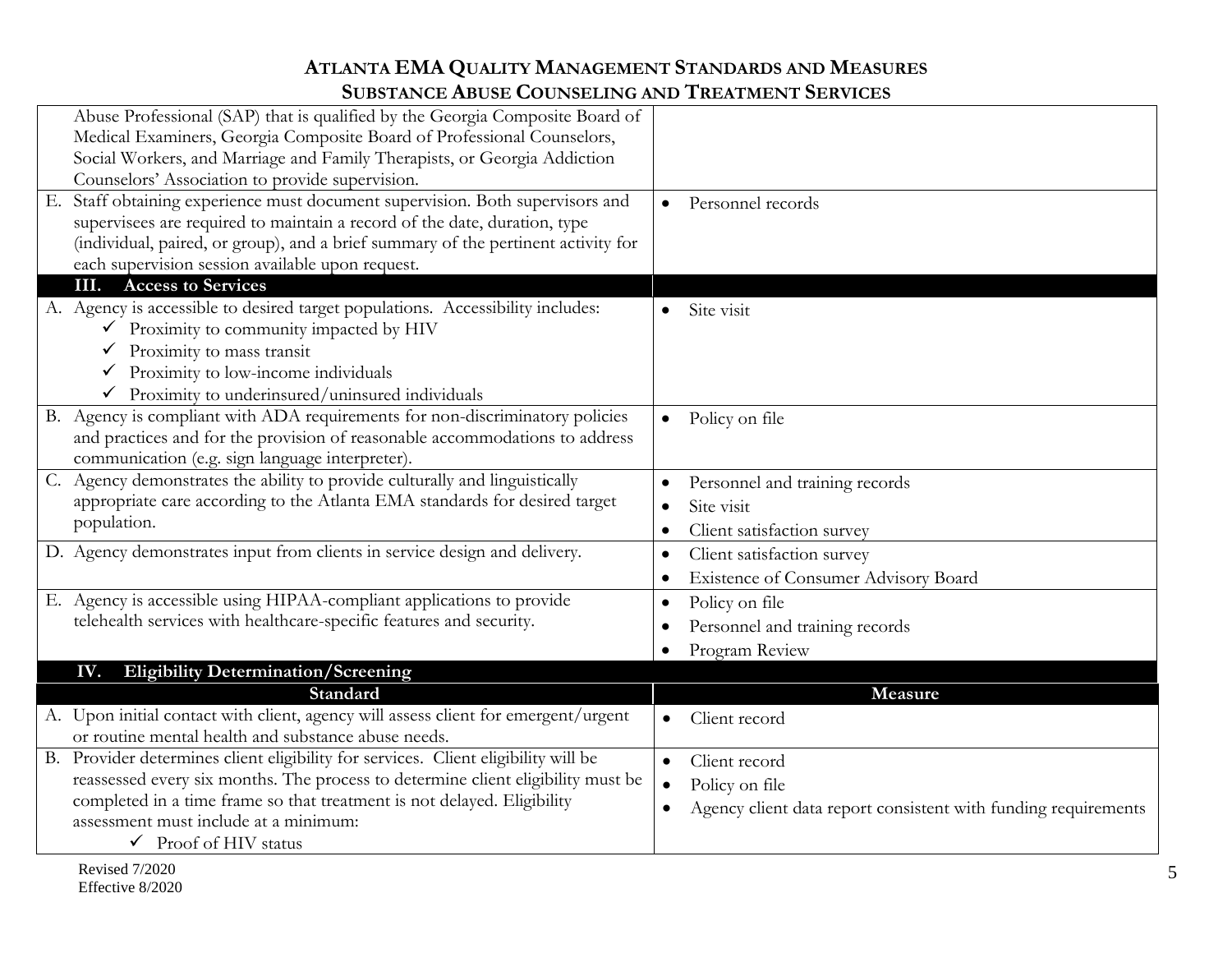| $\checkmark$ Proof of income not greater than 400% of Federal Poverty Level        |                                                                                  |
|------------------------------------------------------------------------------------|----------------------------------------------------------------------------------|
| Proof of residency within the Atlanta EMA                                          |                                                                                  |
| $\checkmark$ Proof of payor of last resort                                         |                                                                                  |
| ✔ Proof of active participation in primary care or documentation of                |                                                                                  |
| the client's plan to access primary care                                           |                                                                                  |
| • At least 1 visit with a primary care provider every 6 months                     |                                                                                  |
| $\bullet$ For affected children < 4, at least 1 primary care visit                 |                                                                                  |
| within 12 months.                                                                  |                                                                                  |
| C. Client is informed of the client confidentiality policy and grievance policy at | Client record                                                                    |
| first face to face contact.                                                        | Client satisfaction survey<br>$\bullet$                                          |
| D. New and re-enrolling clients will be screened for case management, mental       |                                                                                  |
| health, substance abuse and legal needs using the standardized Atlanta EMA         | Client record with Atlanta EMA Screening tool<br>$\bullet$                       |
| screening tool per screening protocol during a face to face contact from           | Client data entered consistent with funding requirements<br>$\bullet$            |
| appropriate program staff immediately following eligibility determination. All     | (CAREWare)                                                                       |
| clients will be rescreened annually to address any new client needs.               | $\bullet$<br>Client record - if client disagrees with the screening disposition, |
|                                                                                    | the client record must include signature of client noting this                   |
|                                                                                    | and the scheduled appointment time with the identified agency                    |
|                                                                                    | grievance staff person.                                                          |
|                                                                                    |                                                                                  |
| Assessment/Treatment<br>V.                                                         |                                                                                  |
| Standard                                                                           | Measure                                                                          |
| A. Clients who are referred shall receive an assessment within 10 business days.   | Client record                                                                    |
| Assessment includes at a minimum:                                                  | Agency client data report consistent with funding requirements                   |
| V Medical history and current health status                                        |                                                                                  |
| $\checkmark$ HIV risk behavior                                                     |                                                                                  |
| Available financial resources                                                      |                                                                                  |
| Available support system                                                           |                                                                                  |
| Legal history                                                                      |                                                                                  |
| Mental health issues                                                               |                                                                                  |
| $\checkmark$ Housing history                                                       |                                                                                  |
| B. Clients with a current substance use issue as determined by the standardized    | Agency client data report consistent with funding requirements                   |
| assessment who want treatment will be provided either with treatment or a          | Client record<br>$\bullet$                                                       |
| referral as clinically indicated.                                                  |                                                                                  |
| C. Substance Abuse treatment plan is developed for each client who receives        | $\bullet$                                                                        |
| substance abuse outpatient treatment.                                              |                                                                                  |
| C. Develop treatment plan with client within 20 business days of intake            | Client record including completed treatment plan signed by<br>$\bullet$          |
| <b>Revised 7/2020</b><br>Effective 8/2020                                          |                                                                                  |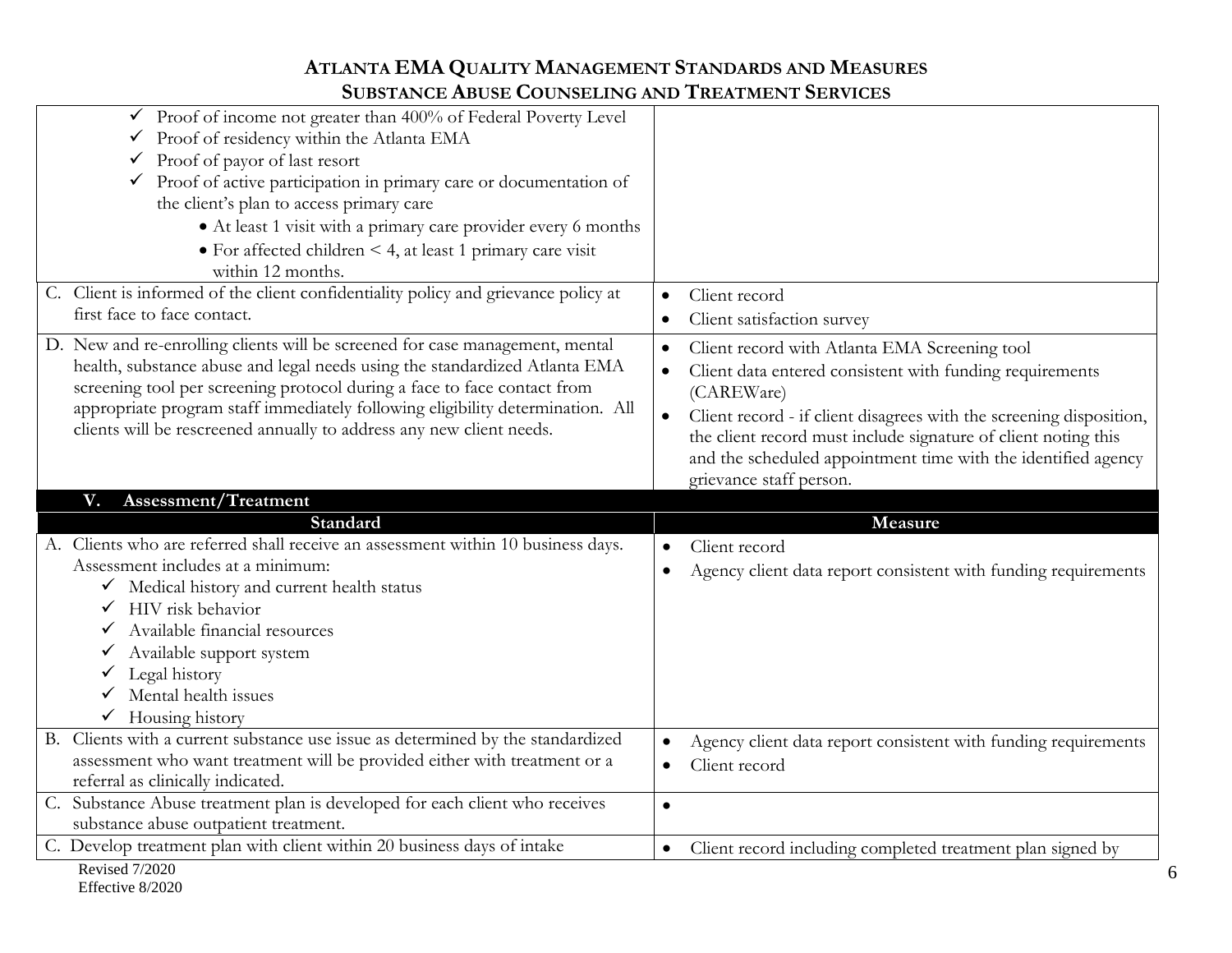| encompassing continuum of care. An appropriate treatment plan must include:          | client                                                            |
|--------------------------------------------------------------------------------------|-------------------------------------------------------------------|
| $\checkmark$ The quantity, frequency, and modality of treatment provided             | Client satisfaction survey                                        |
| The date treatment begins and ends<br>$\checkmark$                                   |                                                                   |
| The signature of the individual providing the service and or the<br>$\checkmark$     |                                                                   |
| supervisor as applicable                                                             |                                                                   |
| Regular monitoring and assessment of client progress<br>$\checkmark$                 |                                                                   |
| Risk reduction counseling on possible HIV re-infection and                           |                                                                   |
| avoiding transmission to their partners                                              |                                                                   |
| Documentation of current medications if applicable                                   |                                                                   |
| Recommended substance use treatment and client's                                     |                                                                   |
| willingness to participate in such treatment                                         |                                                                   |
| Plans for continuity of primary medical care for those                               |                                                                   |
| clients who are currently receiving medical care                                     |                                                                   |
| Plans to link client into primary medical care with a                                |                                                                   |
| designated time frame that is coordinated with client's                              |                                                                   |
| substance use treatment needs                                                        |                                                                   |
| D. Client's needs and treatment plan are reviewed at least every 6 months.           | Client record                                                     |
| Treatment plans of clients receiving intensive outpatient services shall be          | Agency client data report consistent with funding requirements    |
| reviewed at a minimum of 30 days and revised as clinically needed. Clients           |                                                                   |
| receiving telehealth services should have a face-to-face visit at least once a year. |                                                                   |
| VI. Service Coordination/Referral                                                    |                                                                   |
| Standard                                                                             | Measure                                                           |
| A. Agency staff acts as a liaison between the client and other service providers to  | Client record – documentation of with whom staff are<br>$\bullet$ |
| support coordination and delivery of high quality care. For those clients not in     | communicating and progress to linking client to primary care      |
| outpatient ambulatory health services, agency staff must note progress towards       | if appropriate                                                    |
| linking the client into outpatient ambulatory health services.                       |                                                                   |
| B. Agency staff implement discharge plan when appropriate in client treatment        | Client record                                                     |
| plan. The discharge plan shall be inclusive of:                                      |                                                                   |
| Summary of needs at admission<br>✓                                                   |                                                                   |
| Summary of services provided                                                         |                                                                   |
| Goals completed during counseling                                                    |                                                                   |
| Circumstances of discharge                                                           |                                                                   |
| Disposition                                                                          |                                                                   |
| C. Referral sources should be provided at a minimum with the following:              | Client record<br>$\bullet$                                        |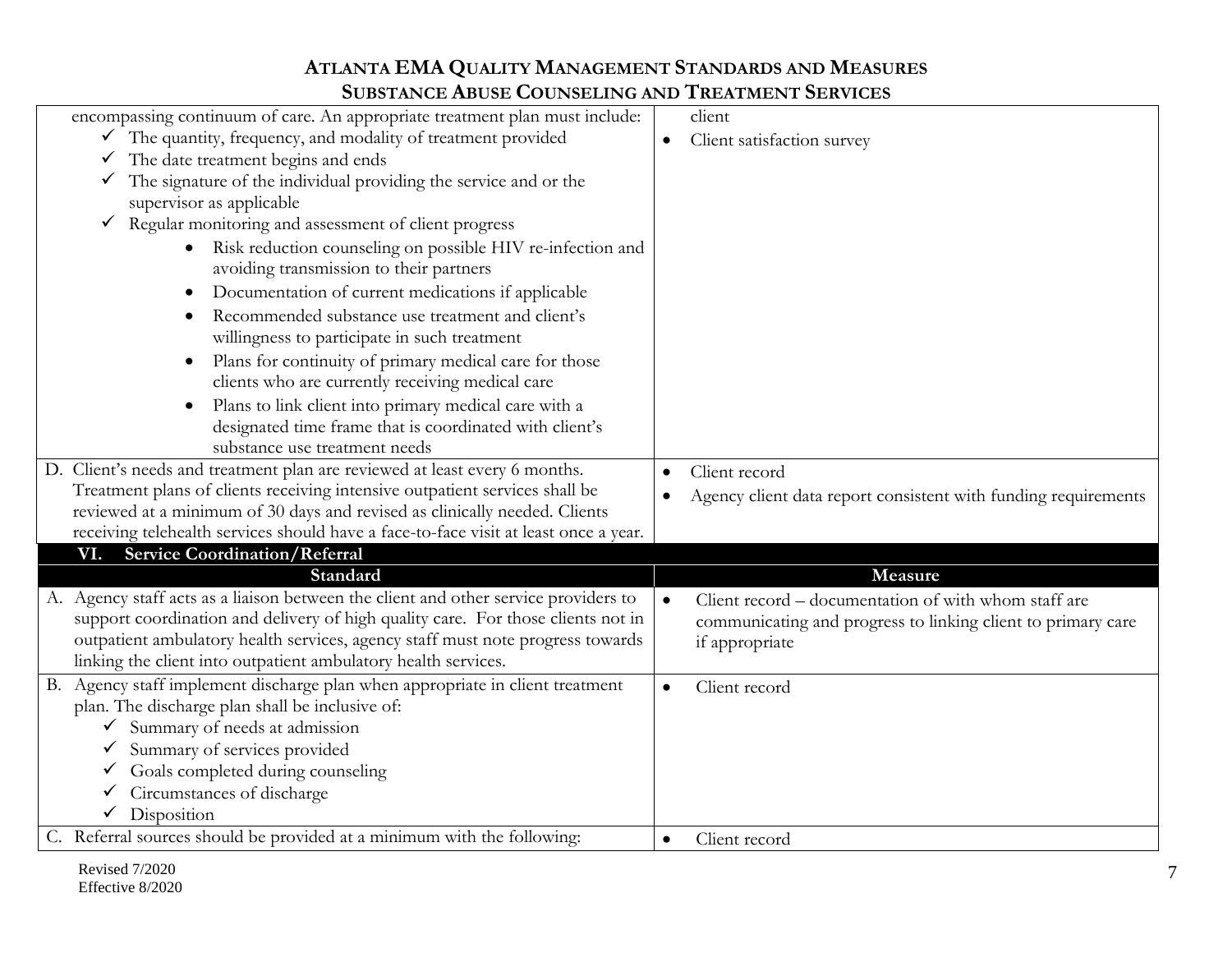| $\checkmark$ Authorization form from client to provide records to referral source<br>$\checkmark$ Concise problem statement |                                                             |
|-----------------------------------------------------------------------------------------------------------------------------|-------------------------------------------------------------|
| Relevant lab tests<br>✓                                                                                                     |                                                             |
| VII. Clients' Rights and Responsibilities                                                                                   |                                                             |
| A. Client confidentiality policy exists for all service settings.                                                           | Policy on file                                              |
| B. Grievance policy exists.                                                                                                 | Policy on file                                              |
| C. A current (in the last year) release of information form exists for each specific                                        | Client record                                               |
| request for information and each request is signed by the client.                                                           |                                                             |
| D. The agency has a formal policy as governed by Georgia law for clients who                                                | Policy on file                                              |
| may be incapable of making their own treatment or care decisions.                                                           | Legal/medical consultation policy                           |
| E. Client will be informed of the client confidentiality policy, grievance policy,                                          | Client record                                               |
| their rights and responsibilities and their eligibility for services annually.                                              | Documentation in client chart initialed or signed by client |
|                                                                                                                             | (may include electronic signature)                          |